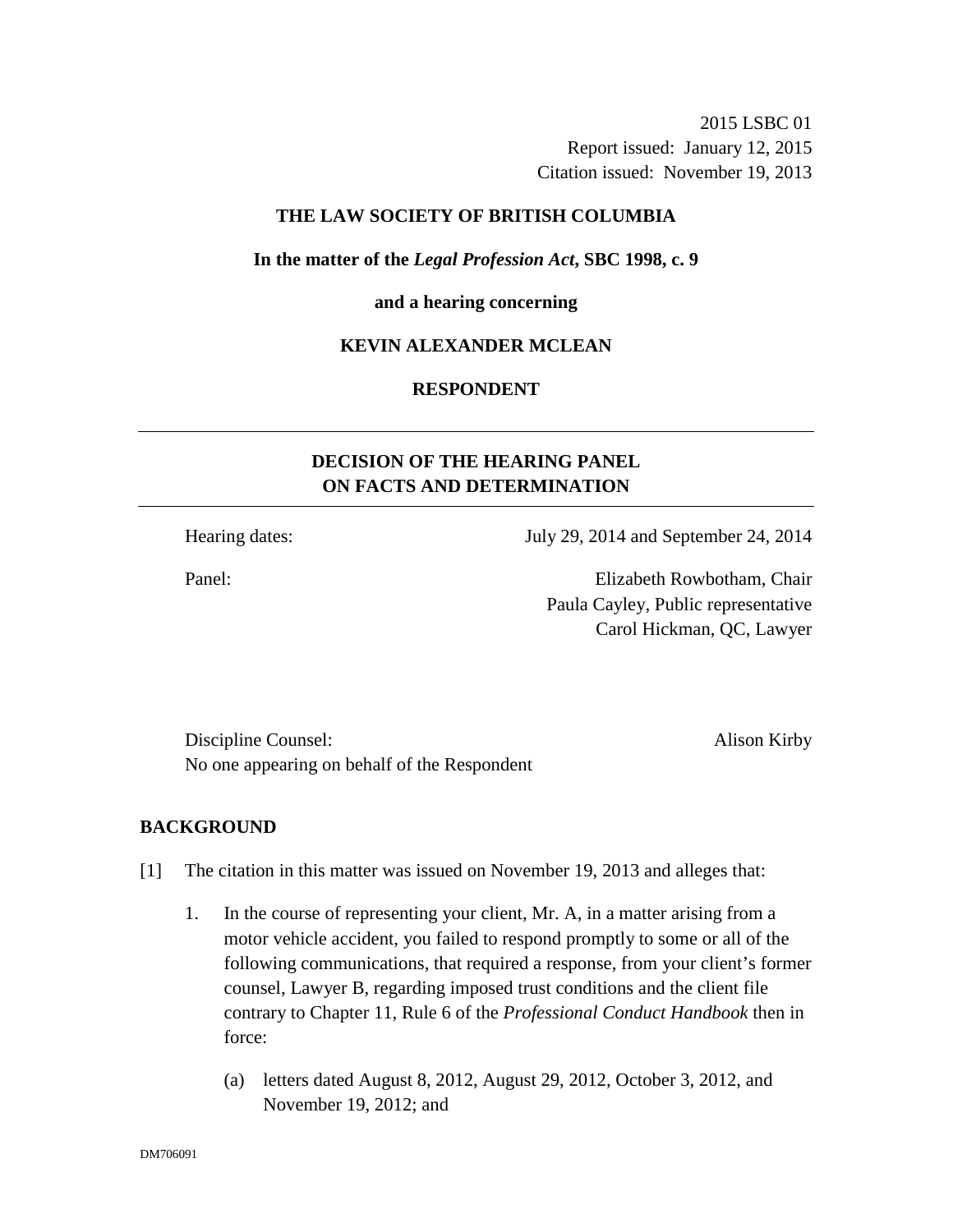- (b) telephone messages left on December 6, 2012, December 7, 2012 and December 10, 2012.
- [2] It is further alleged that this conduct constitutes professional misconduct pursuant to section 38(4) of the *Legal Profession Act*.
- [3] The Respondent was served with a copy of the citation on November 20, 2013. This was confirmed in the affidavit of Lawrence P. Dirk sworn November 25, 2013 and marked as Exhibit 2 in these proceedings.

# **DECISION TO PROCEED IN THE ABSENCE OF THE RESPONDENT**

- [4] This matter was initially scheduled for hearing on June 2 and 3, 2014. The Respondent was advised of the dates by the Hearing Administrator of the Law Society of British Columbia (the "Law Society"), Michelle Robertson. Ms. Robertson provided an affidavit of service, which was sworn February 28, 2014 and was marked as Exhibit 3 in these proceedings.
- [5] On May 26, 2014 the Respondent applied for a stay of proceedings, which was dismissed. At that time, the citation was adjourned generally.
- [6] A pre-hearing conference was scheduled for June 24, 2014. The Respondent did not attend or participate in the pre-hearing conference. The Chambers Bencher directed that the hearing of the citation be scheduled for July 29, 2014.
- [7] A Notice of Hearing and the notes from the pre-hearing conference were sent to the Respondent on June 26, 2014 by Ms. Robertson by email and regular mail. The Respondent provided a response to Ms. Robertson, via email, that he was not available on the date scheduled, July 29, 2014.
- [8] Ms. Robertson advised the Respondent on July 2, 2014 that he was "at liberty to apply for an adjournment," which the Respondent did not do. This is all set out in the affidavit of Ms. Robertson sworn July 28, 2014 and marked as Exhibit 4 in these proceedings.
- [9] On July 28, 2014 at 5:36 pm, via email, the Respondent advised counsel for the Law Society that he had been hit by a cyclist and would be kept overnight in the hospital. In that email, the Respondent stated that he would "send the supporting documentation as to why I will not be able to attend tomorrow."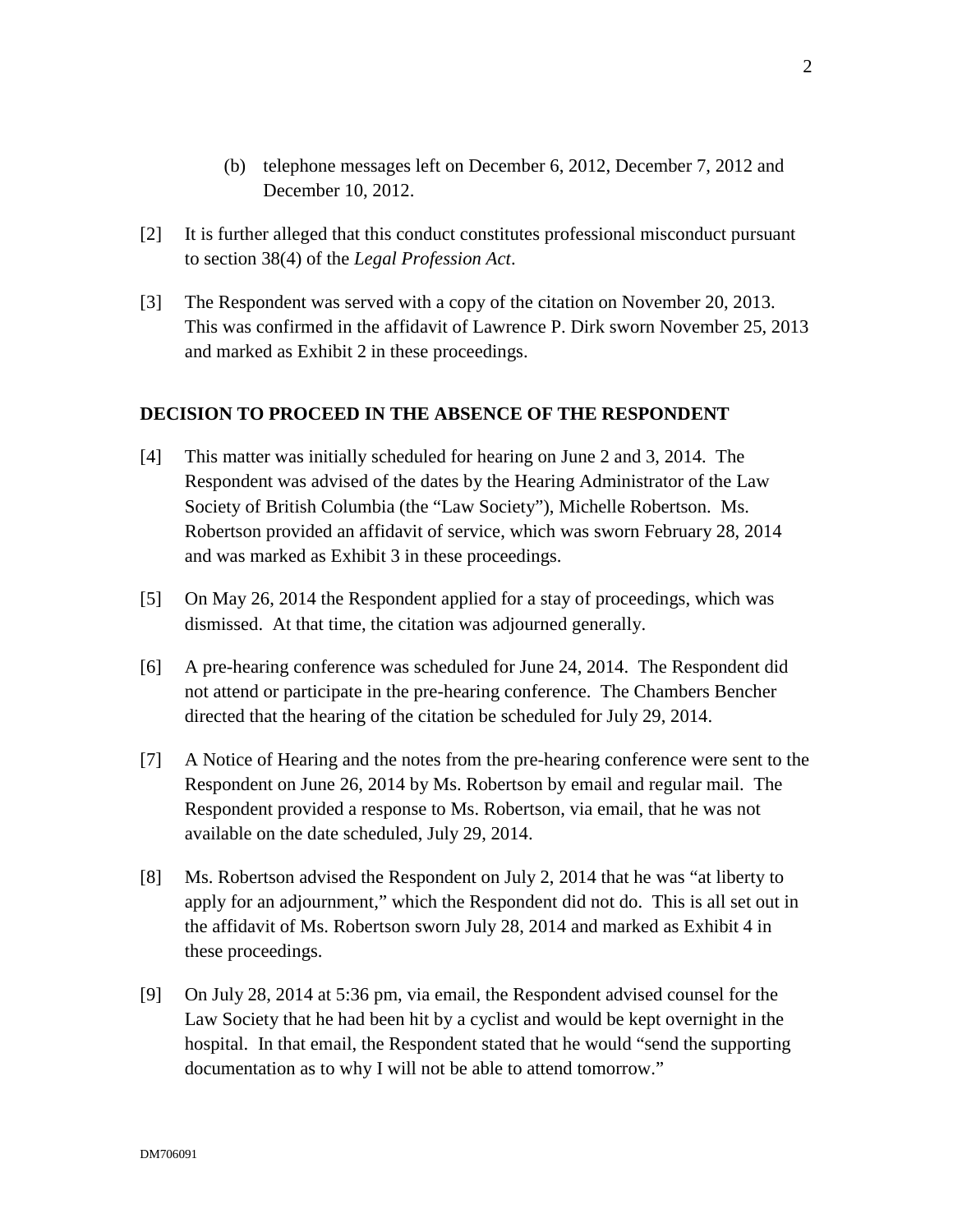- [10] At 7:50 am July 29, 2014, Chrysta Gejdos, an assistant for the Law Society, contacted the hospital and was advised that the Respondent had been admitted and discharged. Due to patient confidentiality, no further information, including time of admission and discharge, was provided. This was confirmed in the affidavit of Chrysta Gejdos sworn July 29, 2014 and marked as Exhibit 6 in these proceedings.
- [11] In light of the circumstances, this Panel decided to adjourn the hearing of this matter to September 24, 2014, a date identified by the Respondent to the Law Society in late June, 2014 as being available to him.
- [12] The September 24, 2014 date was made peremptory on the Respondent by this Panel. This Panel also ordered the Respondent to deliver to the Law Society, by August 22, 2014, supporting documentation as to why he was unable to attend the hearing on July 29, 2014, including confirmation of his medical condition and admission to the hospital on July 28, 2014.
- [13] On July 30, 2014 counsel for the Law Society sent the Respondent, by email and courier, a copy of this Panel's July 29, 2014 order. This is confirmed in the affidavit of Katherine Shaben, sworn September 23, 2014 and marked as Exhibit 9 in these proceedings.
- [14] On September 11, 2014 the Respondent advised the Law Society that he was seeking to obtain counsel, but that counsel was out of the office until September 15, 2014.
- [15] This Panel reconvened on September 24, 2014. The Respondent did not appear. Trevor Kaatz, staff lawyer with the Law Society, testified that he had spoken to the Respondent's proposed counsel, Mr. Martin from Lindsay Kenney LLP, during the week of September 15, 2014. Mr. Martin advised him that he was not, at that time, retained to represent the Respondent.
- [16] The citation states that, "If you fail to appear at the hearing, the Hearing Panel may proceed with the hearing in your absence and make any order that it could have made had you been present."
- [17] Section 42(2) of the *Legal Profession Act* states that a panel may proceed, in the absence of a Respondent, if the panel is satisfied that the Respondent has been served with notice of the hearing.
- [18] The Respondent had notice of the hearing and must have been aware that the hearing may proceed in his absence if he decided not to attend. Further, the July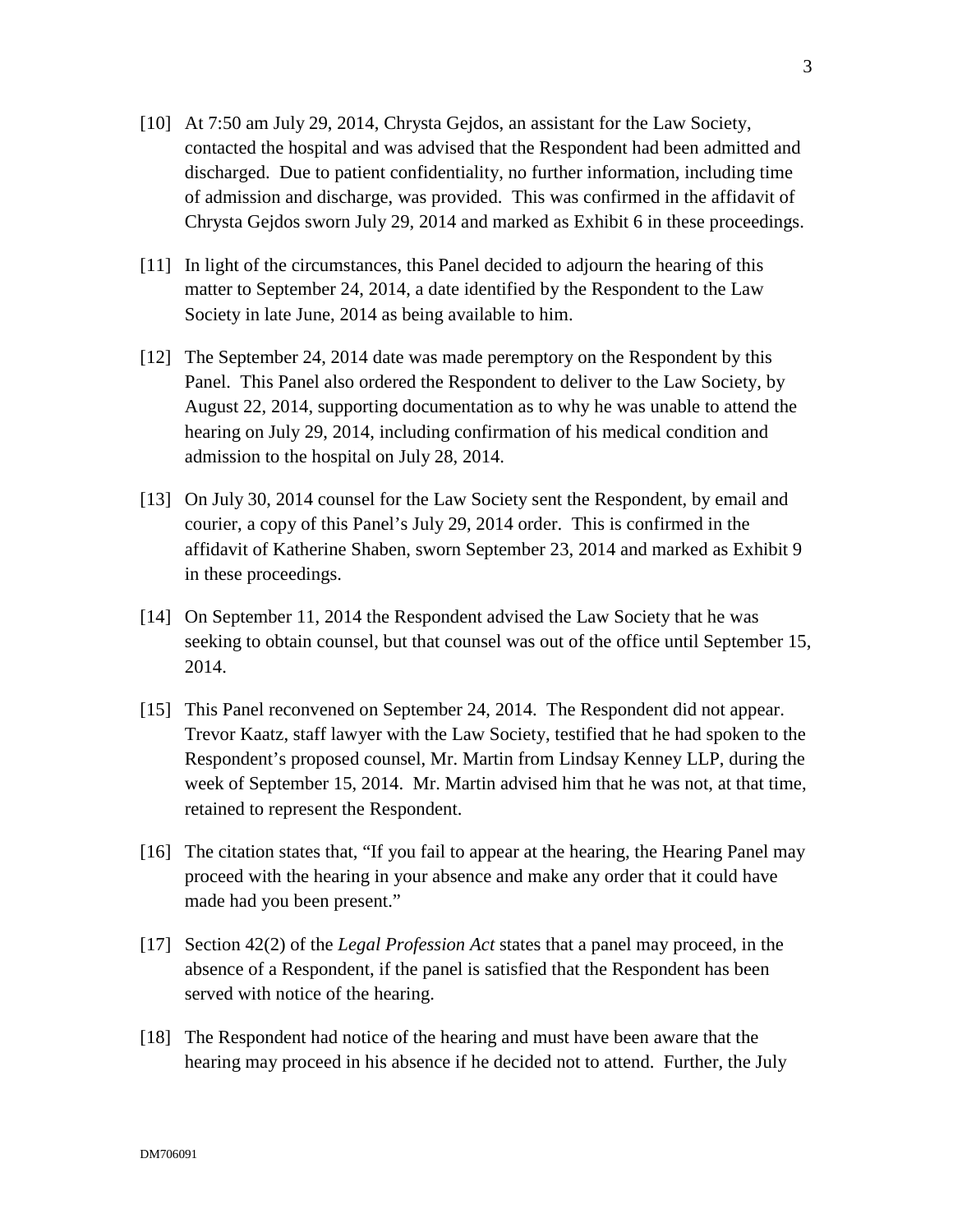29, 2014 date was adjourned to September 24, 2014, which was a date provided by the Respondent.

[19] For all of these reasons, this Panel decided to proceed with the hearing.

# **NOTICE TO ADMIT**

- [20] On February 18, 2014 the Respondent was served with a Notice to Admit. The Notice to Admit clearly states on the front page that the Respondent is requested to admit, for the purposes of the hearing only, the truth of the facts and the authenticity of the documents listed in the notice. The Notice to Admit also clearly states that, if the Respondent failed to respond to the Notice to Admit with 21 days, he would be deemed to admit the truth of the facts and the authenticity of the documents listed in the notice. This is in accordance with Rule 4-20.1,
- [21] The Law Society did not receive a formal response to the Notice to Admit from the Respondent within the prescribed time period.
- [22] On May 26, 2014, via email, the Respondent stated that he denied the first admission and admitted the remainder. The reason he gave for denying the first admission is because it "is improper as it seeks a conclusion of law regarding professional misconduct. Admissions only relate to facts."
- [23] The first admission in the Notice to Admit simply relates to the Respondent's date of call and admission to the Law Society. This should not be a fact that is in dispute.
- [24] Counsel for the Law Society consented to the withdrawal of the Respondent's deemed admission of professional misconduct.
- [25] Given the Respondent's email of May 26, 2014, the Panel finds that the parties have agreed to the truth of the facts set out in the Notice to Admit and the authenticity of the documents attached to the notice. Had the Respondent not sent the May 26, 2014 email, we would have come to the same conclusion based on the application of Rule 4-20.1(7).

# **FACTS**

[26] The Respondent was called and admitted to the Law Society in 2010.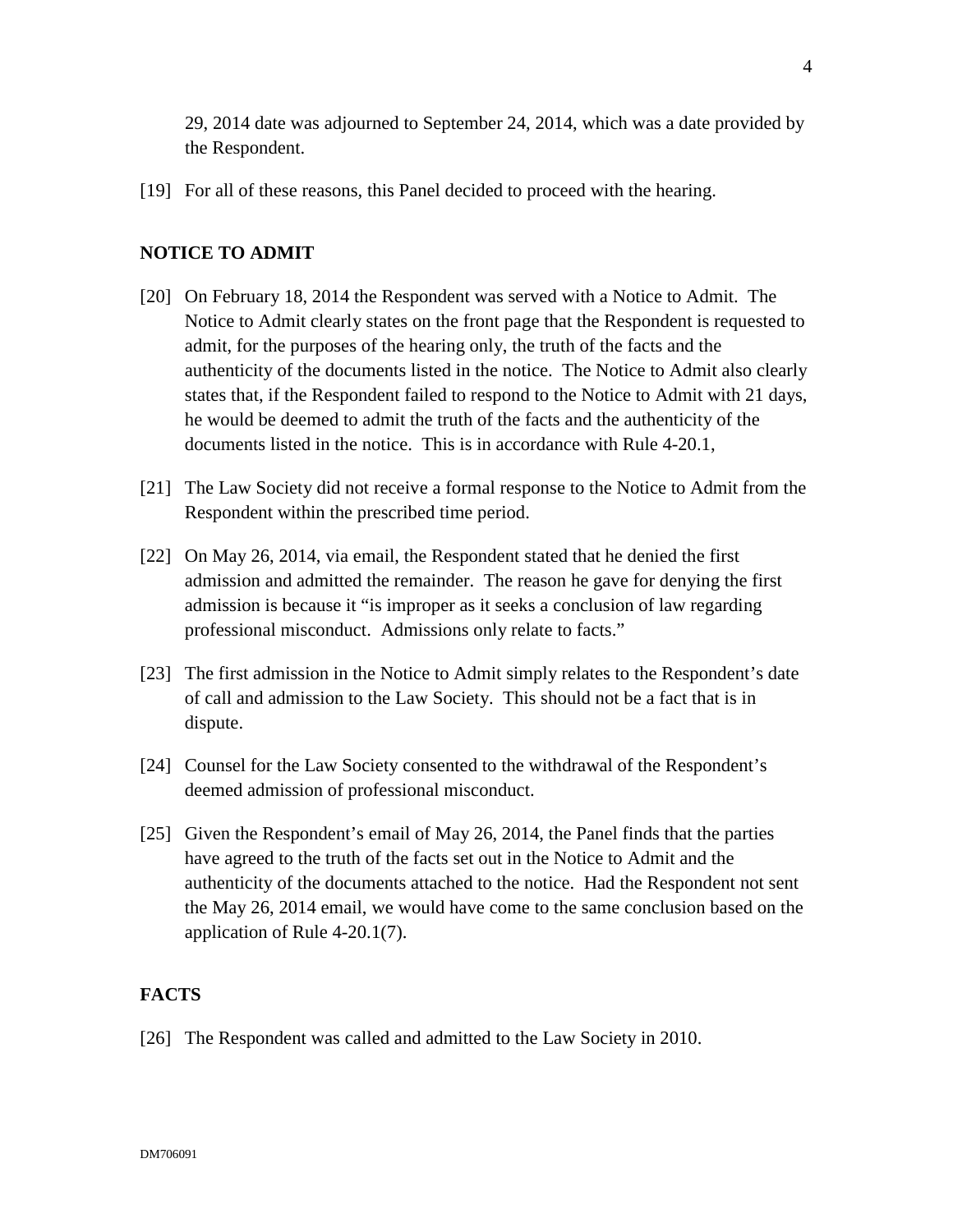- [27] On July 2, 2012, the Respondent was retained to act on behalf of Mr. A in connection with a motor vehicle accident claim. At that time, Mr. A, through his *guardian ad litem,* was represented by Lawyer B.
- [28] On August 8, 2012 Lawyer B sent a letter to the Respondent imposing undertakings. The relevant portions of that letter are as follows:

We enclose herewith the following folders:

- A Correspondence;
- B General document file (including photos);
- C Part 7 action file;
- D Medical document file
- E Disbursement file.

…

This letter and enclosures are provided to you on your undertakings as follows:

- 1) to pay our account for disbursements as set out in the enclosed bill forthwith;
- 2) to pay our account for services rendered in the amount agreed, or failing agreement, in an amount judicially determined as a first charge on settlement or judgment proceeds recovered;
- 3) to forthwith file a Notice of Change of Solicitor in the Part 7 action and to provide us with a filed copy of same in a timely fashion;

If you do not agree to the above undertakings, you are to return the enclosed file in its entirety without first copying same.

- [29] The Respondent acknowledged receiving the August 8, 2012 letter and statement of account, but states that the client file was not enclosed with the letter.
- [30] The Respondent contacted Mr. A's *guardian ad litem* and asked her to pay Lawyer B's disbursement account directly.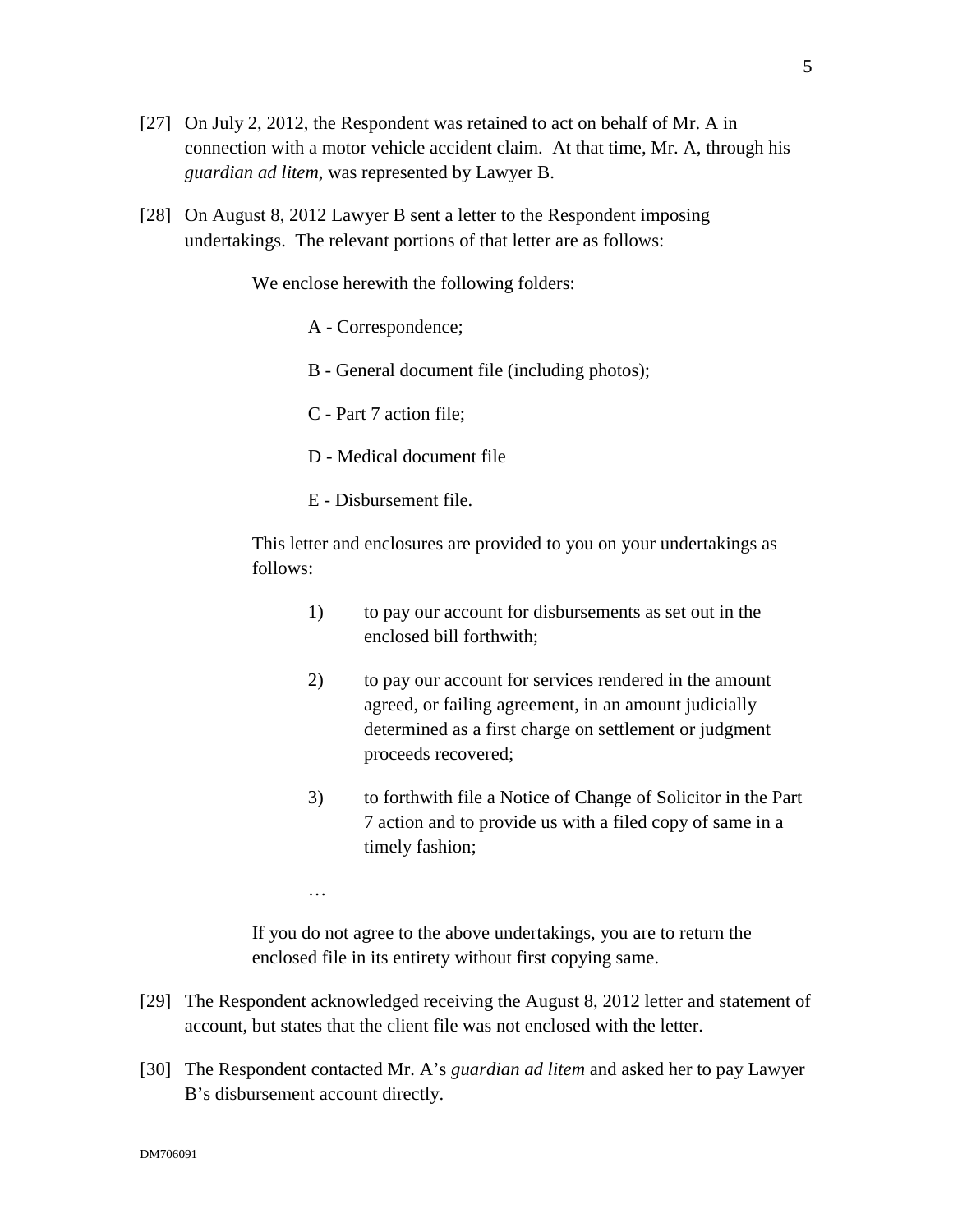- [31] On August 29, 2012 Lawyer B sent a follow-up letter to the Respondent enclosing a copy of the August 8, 2012 letter.
- [32] The Respondent did not reply.
- [33] On October 3, 2012 Lawyer B sent a further follow-up letter to the Respondent. The Respondent did not reply.
- [34] On November 19, 2012 Lawyer B sent a further letter to the Respondent asking him to contact Lawyer B forthwith.
- [35] On December 6, 7, and 10, 2012, Lawyer B left telephone messages for the Respondent with the Respondent's receptionist. The Respondent did not respond to these telephone messages.
- [36] In total, Lawyer B sent four letters and made three telephone calls to the Respondent between August 8, 2012 and December 10, 2012. The Respondent did not respond.
- [37] On December 11, 2012 Lawyer B filed a complaint with the Law Society.
- [38] The Law Society contacted the Respondent regarding the complaint in February, 2013. It was not until after the Law Society contacted the Respondent that the Respondent followed up with the *guardian ad litem* to determine if Lawyer B's disbursement account had been paid.
- [39] On February 18, 2013, Lawyer B wrote to the *guardian ad litem* acknowledging receipt of a cheque on February 6, 2013 to cover his disbursement account.
- [40] On February 20, 2013, Lawyer B provided the Respondent with a photocopy of his original client file on the same undertakings as in the August 8, 2012 letter, with the exception that Lawyer B would relieve the Respondent of the undertaking to pay the disbursement account if the February 6, 2013 cheque cleared within 21 days.
- [41] On April 2, 2013, the Respondent filed a Notice of Change of Lawyer in the civil action.
- [42] Between February 20, 2013 and June 12, 2013, the Respondent and Lawyer B communicated regarding payment of Lawyer B's fees. The Respondent paid Lawyer B's account on or about June 12, 2013.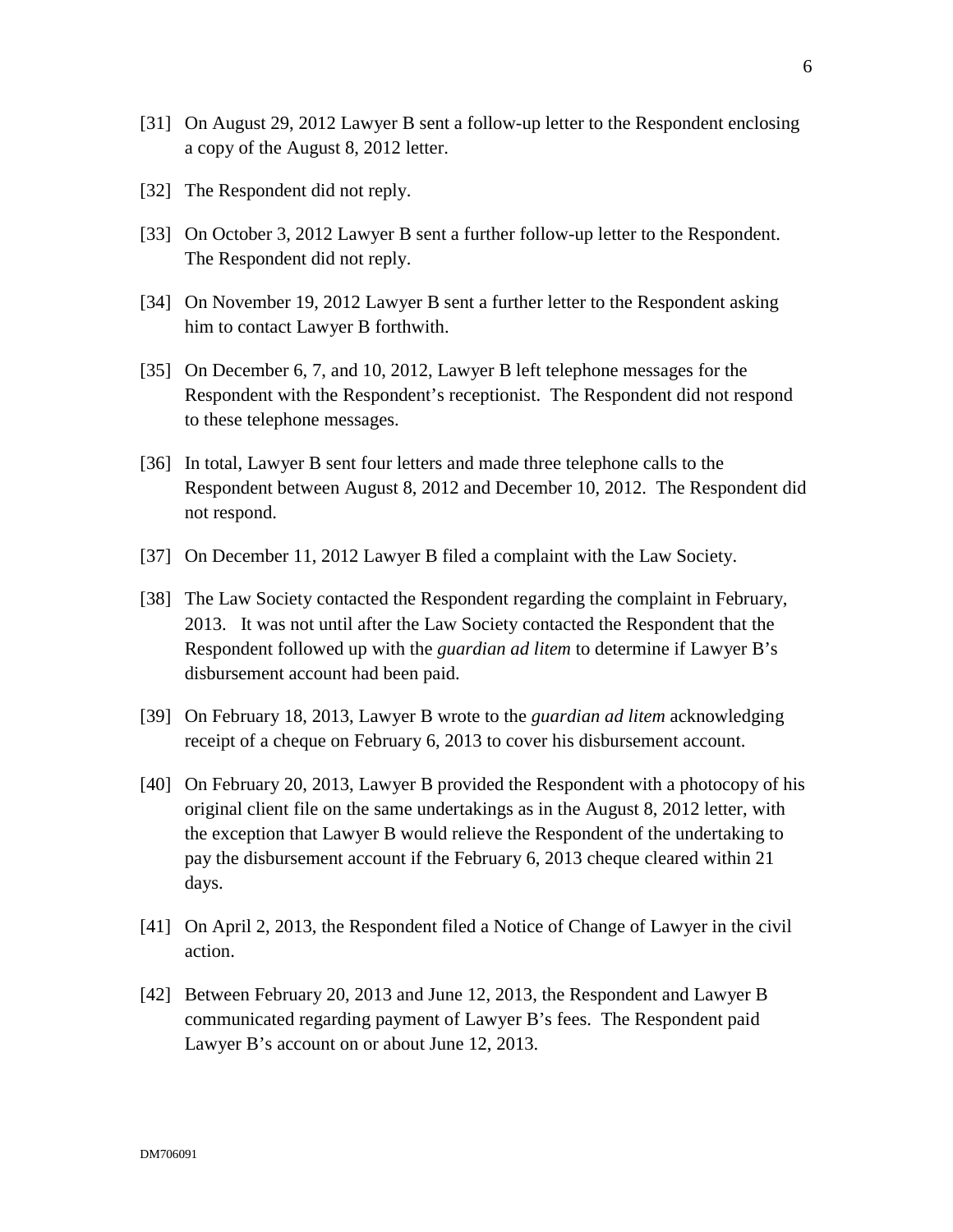[43] The Respondent made his first response to Lawyer B on February 17, 2013, after Lawyer B had filed the complaint with the Law Society. This was approximately six months after the initial letter sent to the Respondent in August 2012.

# **ISSUES**

[44] The issue to be decided is whether the Respondent failed to respond to Lawyer B in a timely fashion, contrary to Chapter 11, Rule 6 of the *Professional Conduct Handbook* and, if so, does this amount to professional misconduct.

### **DISCUSSION**

- [45] The Law Society acknowledged that the onus of proof is on the Law Society and the standard of proof is the balance of probabilities. (*FH v. McDougall*, 2008 SCC 53; *Law Society of BC v. Schauble*, 2009 LSBC 11)
- [46] Chapter 11, Rule 6 of the *Professional Conduct Handbook* states, "a lawyer must reply reasonably promptly to any communication from another lawyer that requires a response." This obligation is continued in Rule 7.2-5 of the new *Code of Professional Conduct* for British Columbia.
- [47] The Law Society submitted that the Respondent did not respond to Lawyer B for approximately six months and that this was too long for matters dealing with undertakings and client files.
- [48] Law Society counsel provided us with several decisions in which panels have found professional misconduct for failing to respond to communication from another lawyer. (*Law Society of BC v. Perrick*, 2014 LSBC 03; *Law Society of BC v. Plested*, 2012 LSBC 10; *Law Society of BC v. Clendening,* 2007 LSBC 10*; Law Society of BC v. Braker,* 2007 LSBC 01; *Law Society of BC v. Tsang,* 2005 LSBC 10; *Law Society of BC v. Williamson,* 2005 LSBC 19)
- [49] Most lawyers have busy practices and from time to time may not respond to communication as quickly as they ought to. However, the question for this Panel to decide is what is "reasonably promptly" in these particular circumstances.
- [50] This matter dealt with the transfer of a client's file and a letter of undertaking from one lawyer to another. These are significant matters and must be dealt with in a timely fashion.